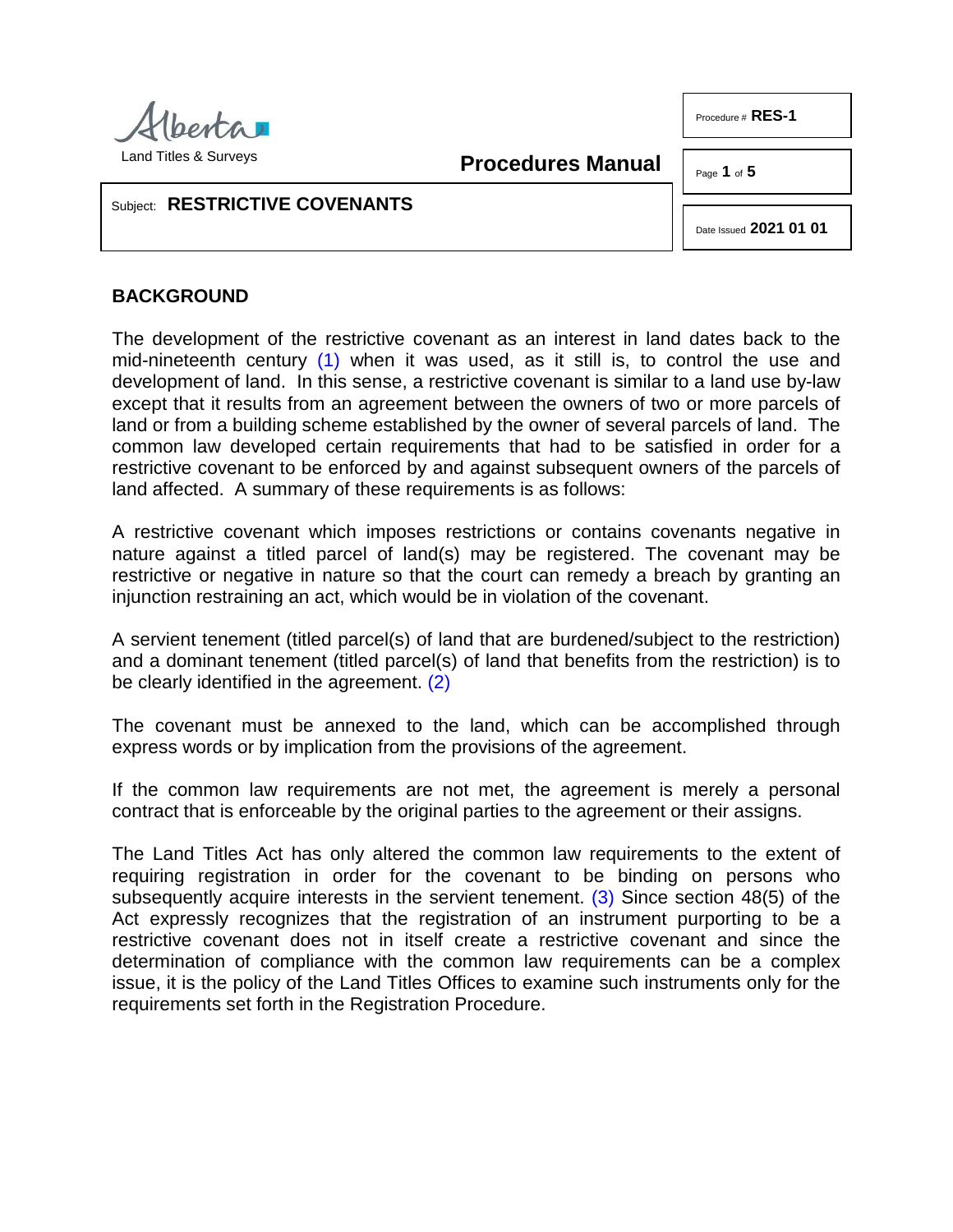<span id="page-1-1"></span><span id="page-1-0"></span>

#### **REGISTRATION PROCEDURE**

1. The agreement must be between the owner(s) of titled parcels of land, which are described in the restrictive covenant. There must be a dominant tenement (i.e., a parcel benefiting from the restriction) and a servient tenement (i.e., a parcel subject to the restriction). The same person may own both the dominant and servient tenements. [\(4\)](#page-3-3) The parcels do not have to be contiguous. [\(5\)](#page-4-0)

Often a restrictive covenant agreement is in the nature of a building scheme and is registered against several or all parcels in a development project. In this situation, each parcel is both a servient and a dominant tenement as it is subject to the restrictions and benefits from the restrictions placed against the other parcels.

<span id="page-1-2"></span>2. If the servient tenement is a leasehold estate, a certificate of title must be issued for the leasehold estate. [\(6\)](#page-4-1) If the dominant tenement is a leasehold estate, a certificate of title must be issued for either the fee simple estate or the leasehold estate. If title has not been issued for all of the parcels, the restrictive covenant may be registered by way of caveat. [\(7\)](#page-4-2)

<span id="page-1-3"></span>3. The agreement must contain at least one negative covenant that imposes a restriction rather than an obligation. It may be expressed positively but still be in effect negative. For example, a covenant that property is only to be used for single-family residential purposes is in effect a covenant that the property is not to be used for any other purpose.

4. Only the signature of the owner of the servient tenement is essential for registration purposes. Attestation requirements must be complied with. [\(8\)](#page-4-3)

5. Dower requirements must be complied with. [\(9\)](#page-4-4)

6. The restrictive covenant is endorsed against all lands identified in the agreement as follows:

<span id="page-1-5"></span><span id="page-1-4"></span>"RESTRICTIVE COVENANT".

6.1 If one of the tenements is a leasehold estate, the particulars should include the following:

> "BENEFITING THE LEASEHOLD ESTATE" or "BURDENING THE LEASEHOLD ESTATE".

The SPIN2 document type to be used when creating a Document Registration Request (DRR) form is: Restrictive Covenant

The code used for registration at Land Titles is: RESC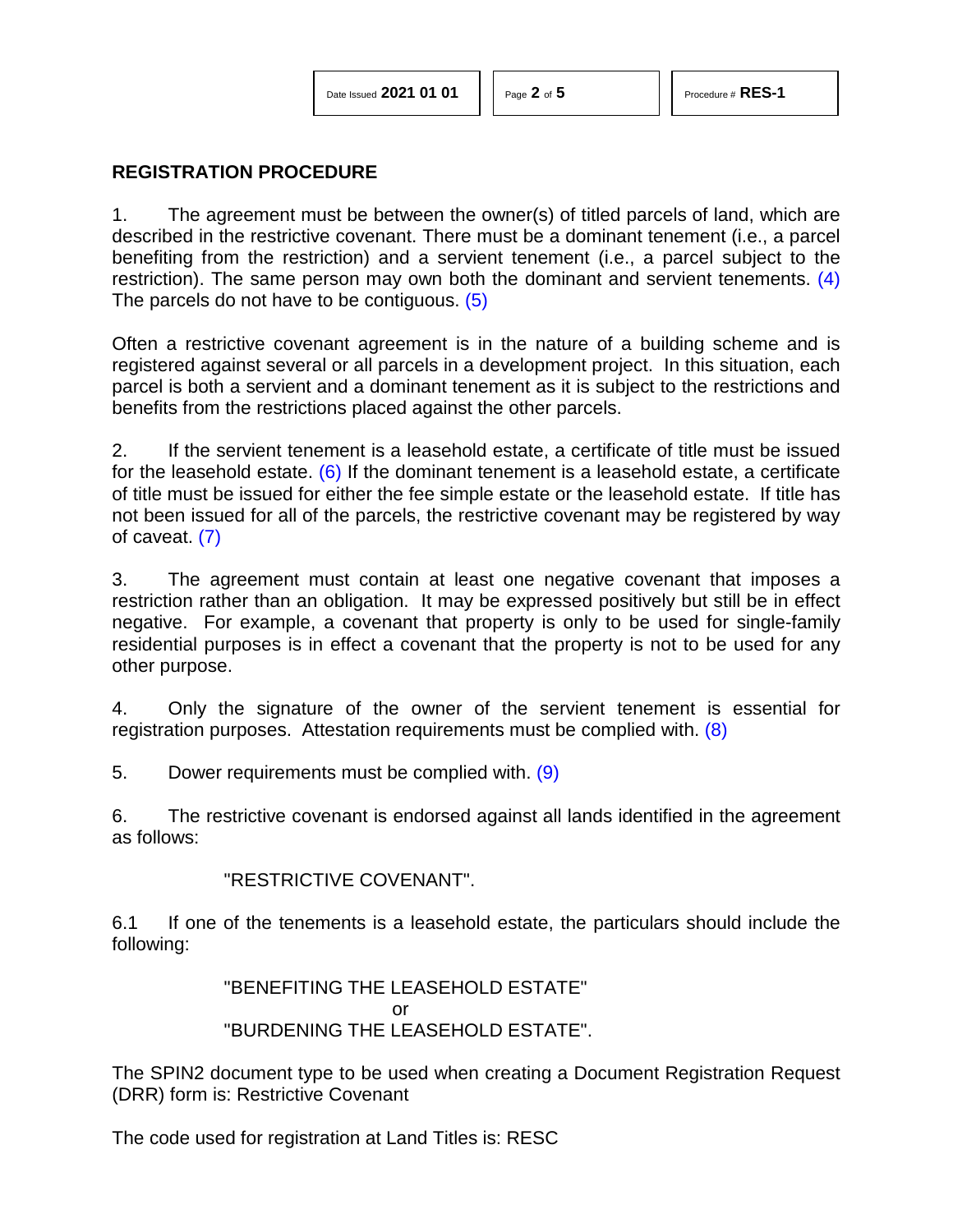| Date Issued 2021 01 01 |  |  |  |
|------------------------|--|--|--|
|------------------------|--|--|--|

<span id="page-2-1"></span>

<span id="page-2-0"></span>7. **Registration by way of Caveat** - A restrictive covenant may be registered by way of caveat, in which case the registration requirements respecting caveats must be complied with. [\(10\)](#page-4-5) Only the caveat claim is endorsed "RESC", the caveator and address for service are not to be included in the endorsement on title. These caveats cannot be discharged or lapsed in the normal fashion. (see [CAV-2\)](http://www.servicealberta.ca/pdf/ltmanual/CAV-2.pdf)

A caveat regarding a restrictive covenant pursuant to the Municipal Government Act may be registered (see [CAV-5](http://www.servicealberta.ca/pdf/ltmanual/CAV-5.PDF) page 2 of 4). Full caveat particulars such as caveator's name and address for service is endorsed on title in this situation.

8. **Restrictive Covenant Amending Agreement** - An amending agreement amending the terms of a restrictive covenant executed by the current registered owners of all lands affected by the agreement can be registered. Attestation and Dower requirements are to be complied with. The amending agreement must refer to the registration number of the restrictive covenant and is endorsed against all lands subject to the original restrictive covenant. Legal descriptions are not required, all titles will be amended that are affected by the restrictive covenant. [\(11\)](#page-4-6)

Alternatively, a restrictive covenant may be amended by way of a certified true copy of a court order.

The SPIN2 document type to be used when creating a Document Registration Request (DRR) form is: Amending Agreement

The code used for registration at Land Titles is: AMEA

# 9. **Discharge of Restrictive Covenant**

<span id="page-2-2"></span>a) A restrictive covenant may be discharged by the registration of a certified copy of a court order. [\(12\)](#page-4-7) The requirements of section 191 must be complied with on an order discharging a restrictive covenant.

<span id="page-2-3"></span>b) A restrictive covenant may be discharged by the registration of a discharge in the prescribed form [\(FORM 10.1\)](http://www.servicealberta.ca/pdf/ltmanual/FORM10.1.PDF) executed by the current registered owner of the dominant tenement. [\(13\)](#page-4-8) The original instrument is checked to verify the dominant tenement(s). Attestation requirements must be complied with. [\(14\)](#page-4-9)

<span id="page-2-4"></span>10. **Covenants and Conditions** – Previously many building scheme restrictive covenants were created by a series of transfers. These were usually endorsed against the certificates of title as "covenants and conditions", or they may have been endorsed against titles as a Restrictive Covenant. These covenants and conditions must be discharged by all those who benefit from the building scheme (i.e., all current owners of the dominant tenements).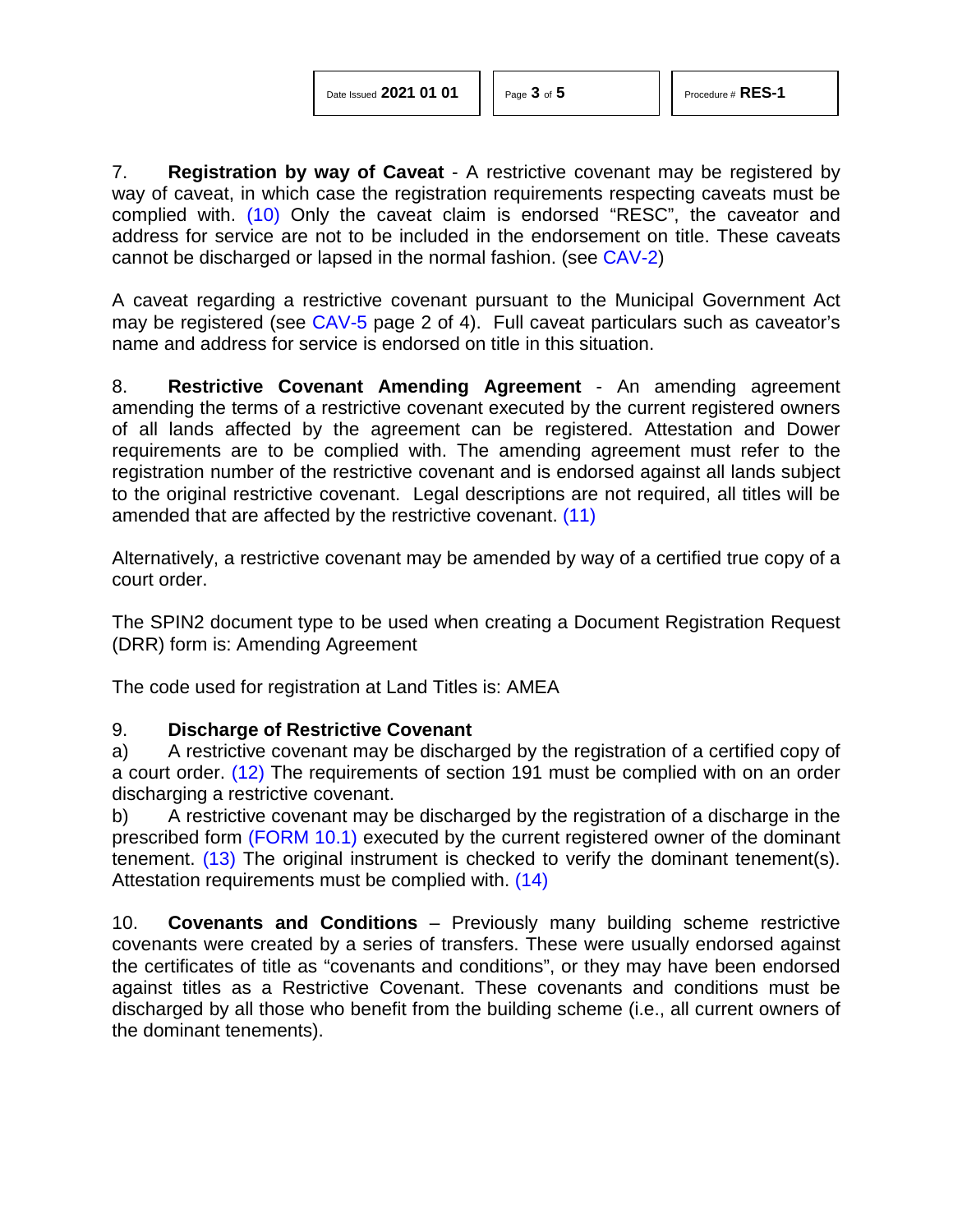11. **Expiry of Restrictive Covenant** - An owner of land affected by a restrictive covenant may request that the Registrar cancel the registration of the instrument where the interest created by the restrictive covenant has expired. The Registrar must be satisfied that the interest has expired through an express provision in the instrument. [\(15\)](#page-4-10)

<span id="page-3-4"></span>The written request signed by a person having a registered interest in the land is registered as a discharge. Attestation requirements do not apply.

The SPIN2 document type to be used when creating a Document Registration Request (DRR) form is: Discharge

The code used for registration at Land Titles is: DISO

12. **Withdrawal of a Caveat re Restrictive Covenant** - Where the dominant lands can be identified the caveat may be withdrawn:

a) by the registered owner of the dominant tenement, or

<span id="page-3-5"></span>b) if the registered owner of the dominant tenement is the caveator and the caveat was signed by an attorney or agent, by the registered owner or the attorney or agent. [\(16\)](#page-4-11)

<span id="page-3-6"></span>Where the dominant lands cannot be determined from the caveat or an attachment to the caveat, the caveat may only be discharged by a court order. A restrictive covenant caveat cannot be lapsed. [\(17\)](#page-4-12)

Caveats re restrictive covenants pursuant to the Municipal Government Act can only be discharged by the municipality or by an order of a court, and cannot be lapsed (see [CAV-5](http://www.servicealberta.ca/pdf/ltmanual/CAV-5.PDF) page 2 of 4).

13. **Fees** - [Tariff item 11\(6\)](http://www.servicealberta.ca/pdf/ltmanual/APPENDIXI.PDF) is charged for the registration of the restrictive covenant and [Tariff item 11\(5\)](http://www.servicealberta.ca/pdf/ltmanual/APPENDIXI.PDF) is charged for the registration of a discharge or expiry. [Tariff item 13](http://www.servicealberta.ca/pdf/ltmanual/APPENDIXI.PDF) is charged for each cancellation or endorsement after the first.

## **STATUTE AND CASE REFERENCES**

Statute references are to the Land Titles Act, R.S.A. 2000, c. L-4, unless otherwise indicated.

- <span id="page-3-0"></span>[1.](#page-0-0) V. DiCastri, *Thom's Canadian Torrens System, 2nd ed*., p. 373 ff.
- <span id="page-3-1"></span>[2.](#page-0-1) *Galbraith v. Madawaska Club Ltd.* (1961) SCR 639 (S.C.C.)
- <span id="page-3-2"></span>[3.](#page-0-2) *Canadian Construction Company v. Beaver (Alberta) Lumber Ltd*., [1955], S.C.R. 682; *Oluk v. Marahrens and Marahrens* [1976] 4 W.W.R. 94 (Alta. App. Div.)
- <span id="page-3-3"></span>[4.](#page-1-0) s. 68